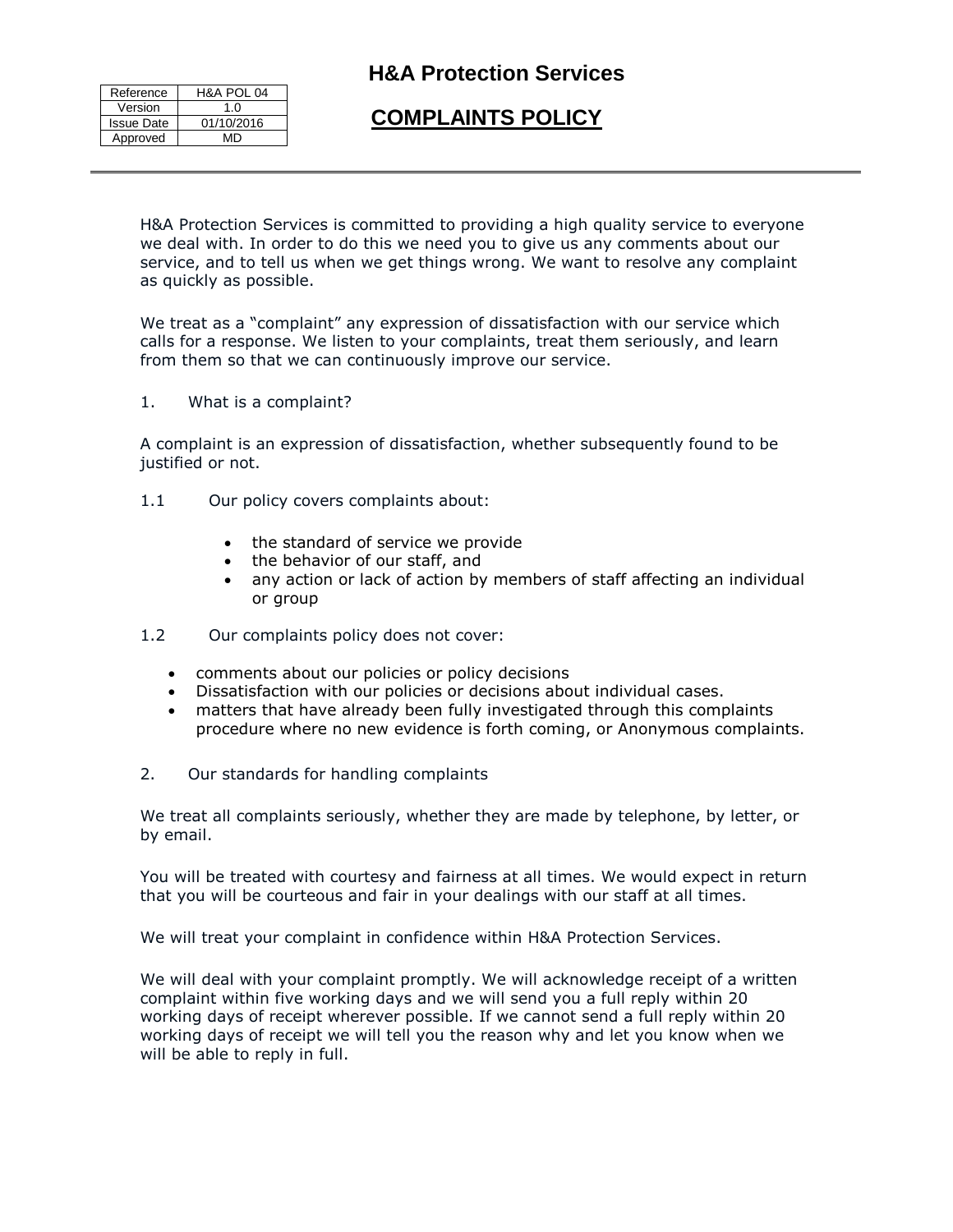| Reference         | H&A POL 04 |
|-------------------|------------|
| Version           | 1.0        |
| <b>Issue Date</b> | 01/10/2016 |
| Approved          | MD         |

# **COMPLAINTS POLICY**

3. Third Party Reporting

Complainants may wish to have a third party act on their behalf. A third party is any person or organisation acting on behalf of or making enquiries for the complainant. Representatives may include:

- advice organisations,
- any professionals supporting a concern,

Where a third party is helping a complainant with a particular complaint and written authority is held to that effect, if the representative asks to be kept informed of progress on the complaint all possible steps will be taken to ensure that this happens.

- Gender, sexual orientation or marital status: this includes family status, responsibility for dependants, and gender (including gender reassignment, whether proposed, commenced or completed)
- colour or race: this includes ethnic or national origin or nationality
- disability
- religious or political beliefs, or trade union affiliation, or
- other unjustifiable factors, for example language difficulties or age.

### 4. Confidentiality

All complaints received will be dealt with confidentially and in accordance with the requirements of the data protection act 1998. H&A Protection Services is registered under the Act.

### 5. How to Complain

You can make a complaint to the address in section 9 below in a number of ways:

- By telephone
- By email
- In writing via letter
- By text message

We have a two-stage complaints procedure. At each stage it will help us to resolve your complaint quickly if you can give us as much clear detail as possible, including any documents and correspondence and stating that you are making a complaint in line with our procedure.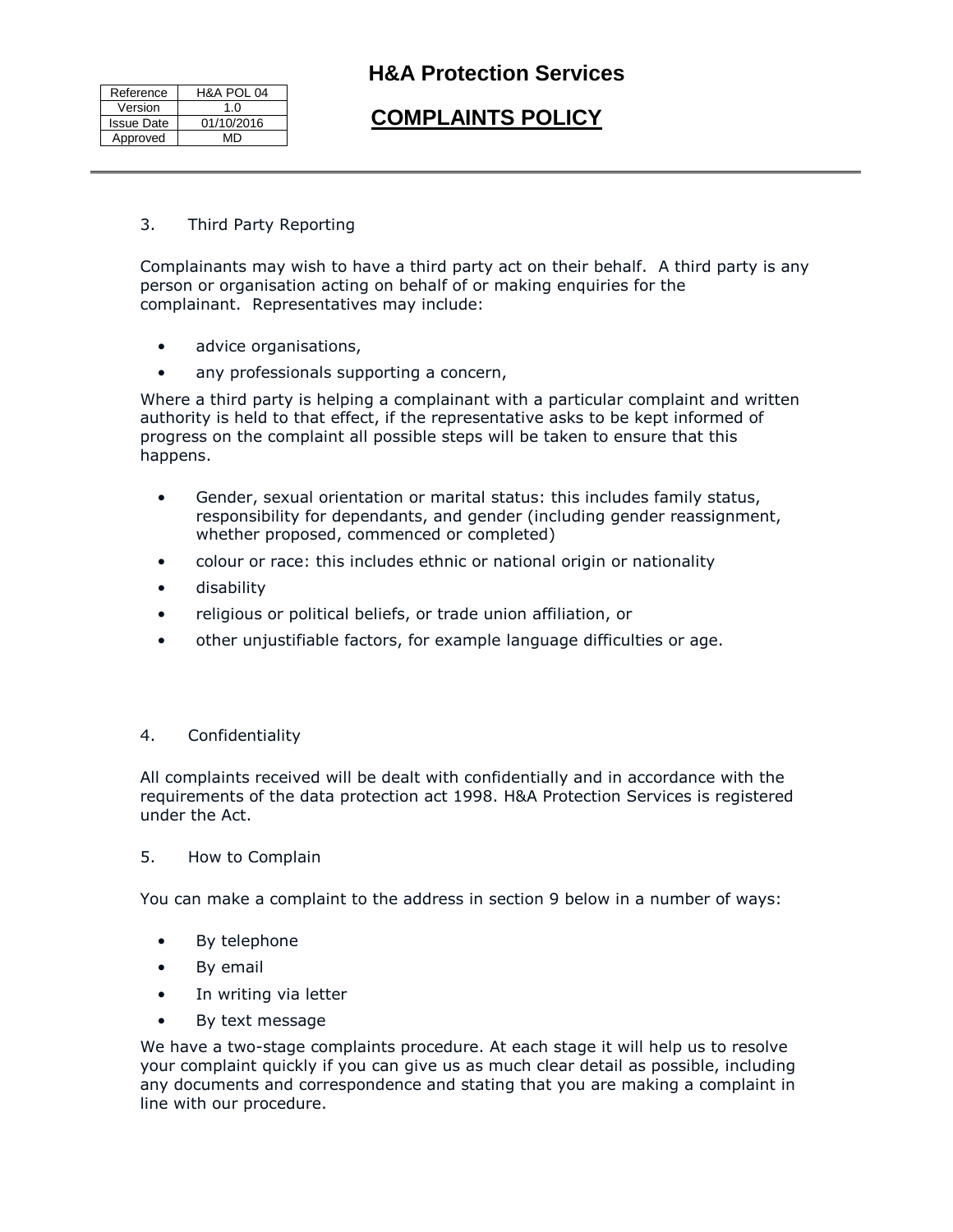| Reference         | H&A POL 04 |
|-------------------|------------|
| Version           | 1 በ        |
| <b>Issue Date</b> | 01/10/2016 |
| Approved          | MD         |

# **COMPLAINTS POLICY**

### 6. The stages of the complaints procedure

#### Stage 1

This is the first opportunity for a service to resolve a complainant's dissatisfaction, and the majority of complaints will be resolved at this stage. In the first instance, we will try to get your complaint resolved by our front line staff and managers.

#### Stage 2

If you are dissatisfied with this response you may request a review by a H&A Protection Services Director. Your request should be sent to in writing to the Company ADDRESS where the correspondence will be directed accordingly for review.

## 7. Timescales for handling a complaint

Stage 1 – maximum 10 working days Acknowledgement within 1 working days Full response within 10 working days

Stage 2 – maximum 20 working days, wherever practicable Acknowledgement within 1 working days Full response within 20 working days

Extending time limits

We aim to complete all complaints within the timescales above; however, if a complaint is very complex it may occasionally be necessary to extend the time limit. If this is the case we will keep the complainant informed of progress with the investigation, the reasons for the delay, and inform them of the new deadline.

Following any stage of the procedure, a complainant has a maximum of 28 days from the date of the final response to request that their complaint be progressed to the next stage.

If having followed the two stages of our complaints procedure you still remain dissatisfied, we ask you to inform H&A protection Services directors as soon as possible.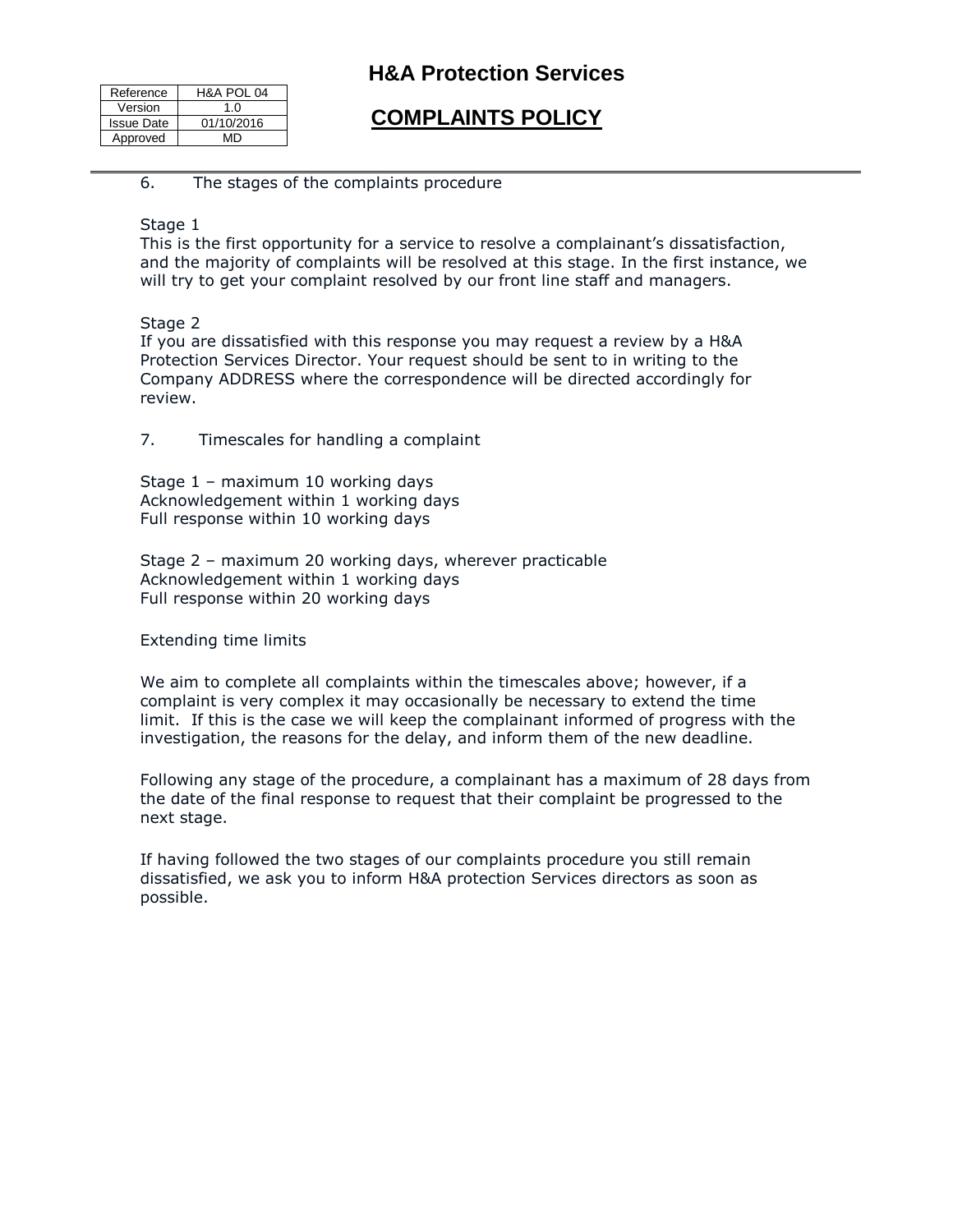| Reference         | H&A POL 04 |
|-------------------|------------|
| Version           | 1.0        |
| <b>Issue Date</b> | 01/10/2016 |
| Approved          | MD         |

# **COMPLAINTS POLICY**

#### 8. Remedies

When we get things wrong we will act to:

- Carry out a full investigating to establish the responsible party
- accept responsibility (depending on the investigation outcome)
- explain what went wrong, how and why
- draw up an action plan to ensure the same errors do not reoccur
- Inform the complainant of our findings and actions

The action we take to put matters right (ie redress) in response to a complaint, can include any combination of the remedies set out in the "menu" below. The general principle we follow is that a complainant should, so far as possible, be put in the position he or she would have been in, had things not gone wrong.

The remedy chosen needs to be proportionate and appropriate to any failings, taking into account the response people are seeking when they complain. An apology is normally appropriate, but other action may also be necessary.

- A sincere and meaningful apology, explaining what happened and/or what went wrong - an apology is not an acceptance of liability under Section 2 of the Compensation Act 2006
- Remedial action, which may include reviewing or changing a decision on the service given to an individual complainant
- Provide service desired by complainant (immediately, if appropriate)
- Putting things right (for example change of procedures to prevent future difficulties of a similar kind, either for the complainant or others)
- Training or supervising staff; or any combination of these.

## 9. Comments

Quality of service is an important measure of the effectiveness of H&A Protection. Therefore, we believe that learning from complaints is a powerful way of helping us to review our systems on an ongoing basis and increase trust among the people who use our services. It is usually possible to learn from a complaint that offers a constructive comment, and future ongoing reviews would acknowledge this if applicable.

A customer may offer a comment by telephoning or writing to any member of our staff, or can email us. We will use comments to help improve our service and the way